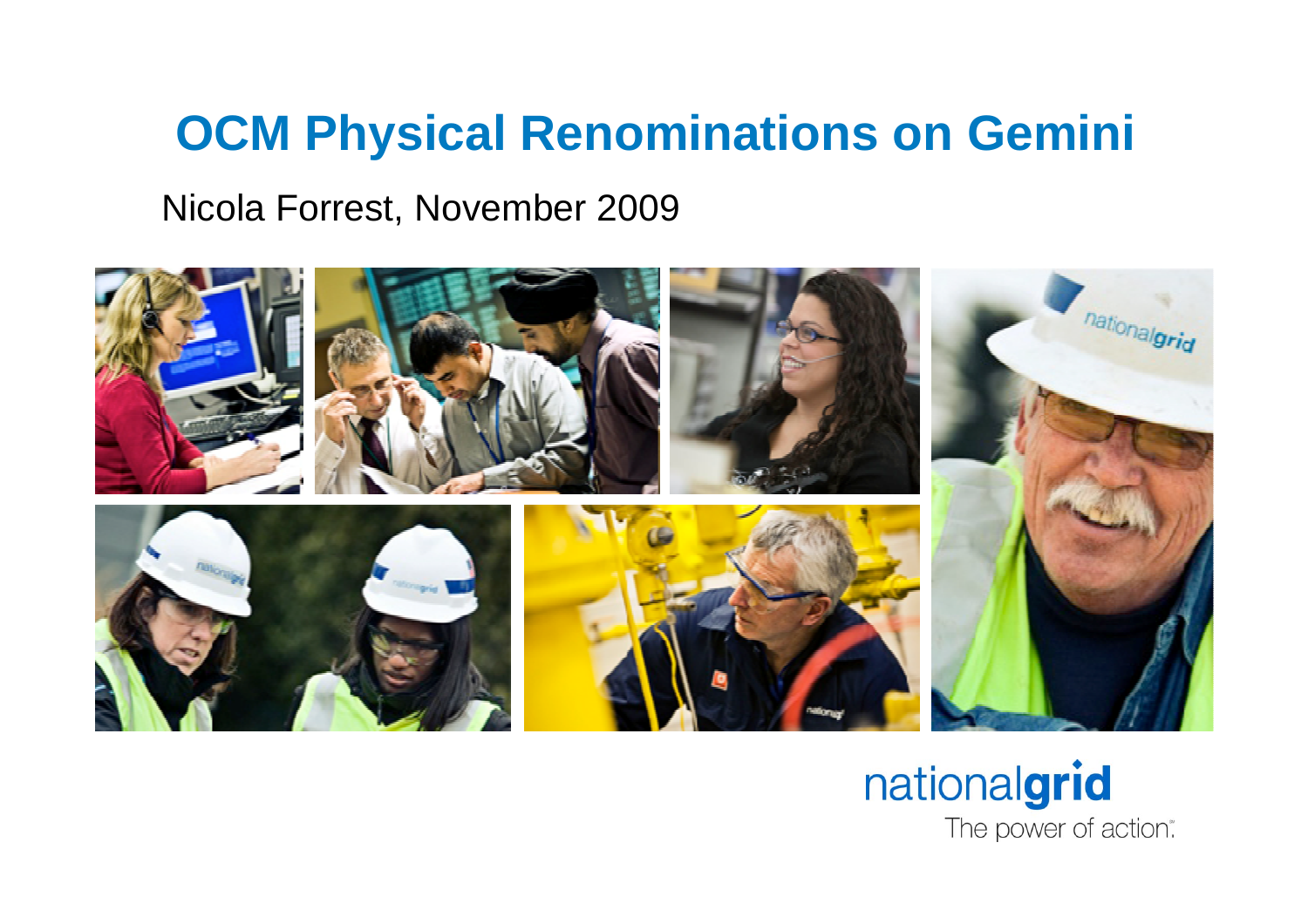#### **Contents**

- 1. OCM Physical Market Trades
- 2. OCM Physical Renominations
- 3. Physical Renomination Incentive (PRI) Charges
- 4. User actions for OCM Physical Renominations in Gemini
- 5. Troubleshooting

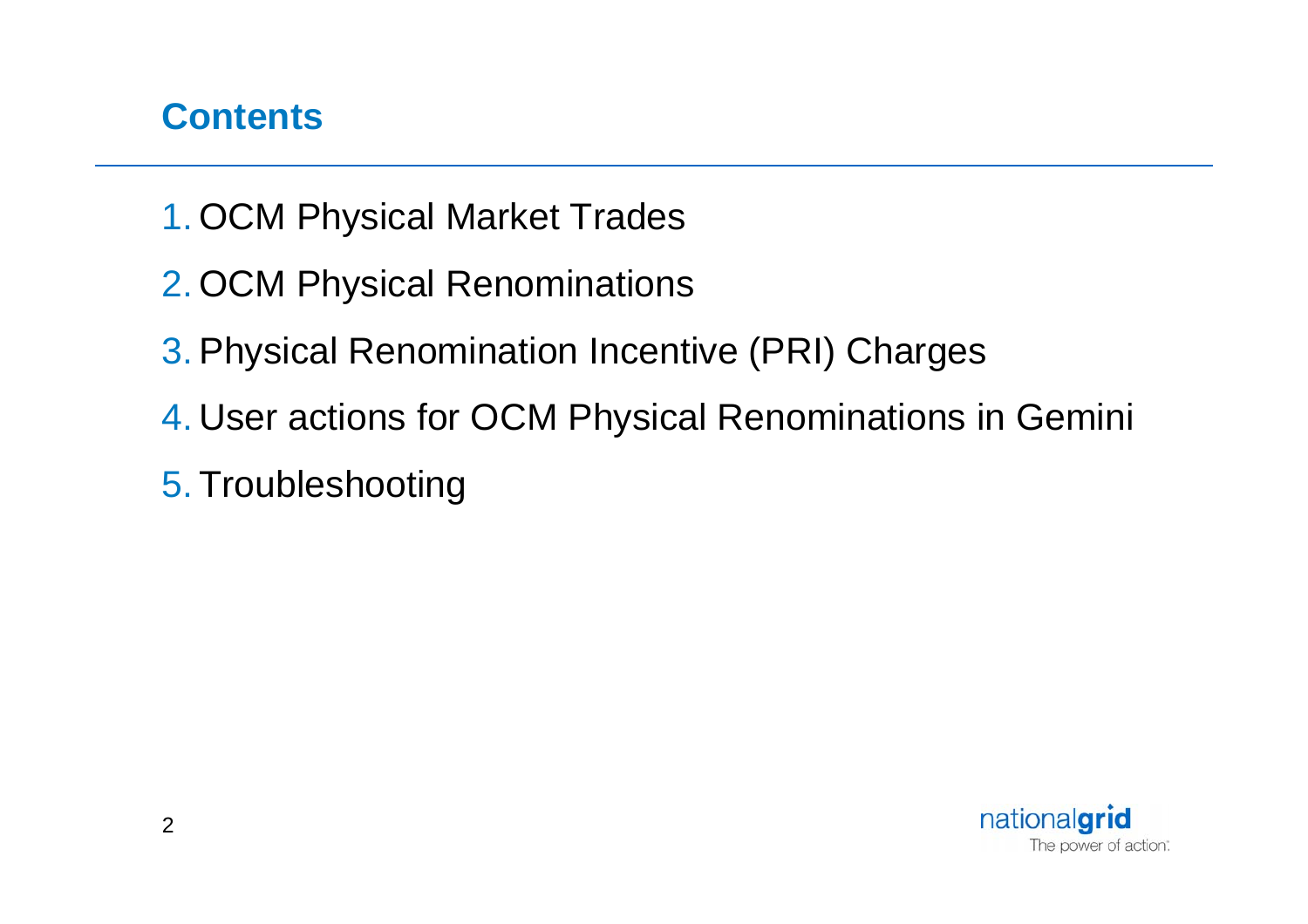## **OCM Physical Market Trades**

- ◆ Where the *originating* User has a Physical Market Offer accepted on the OCM, there is a UNC requirement for that User to confirm the location(s) of the resultant trade on Gemini
- ◆ APX Gas Ltd will send details of the OCM Physical Market Trade direct into Gemini within 5 minutes of the transaction being completed on the OCM
- ◆ Once the details of the OCM Physical Market Trade has been logged in Gemini, the *originating* User is then required to confirm the location(s) through an OCM Physical Renomination

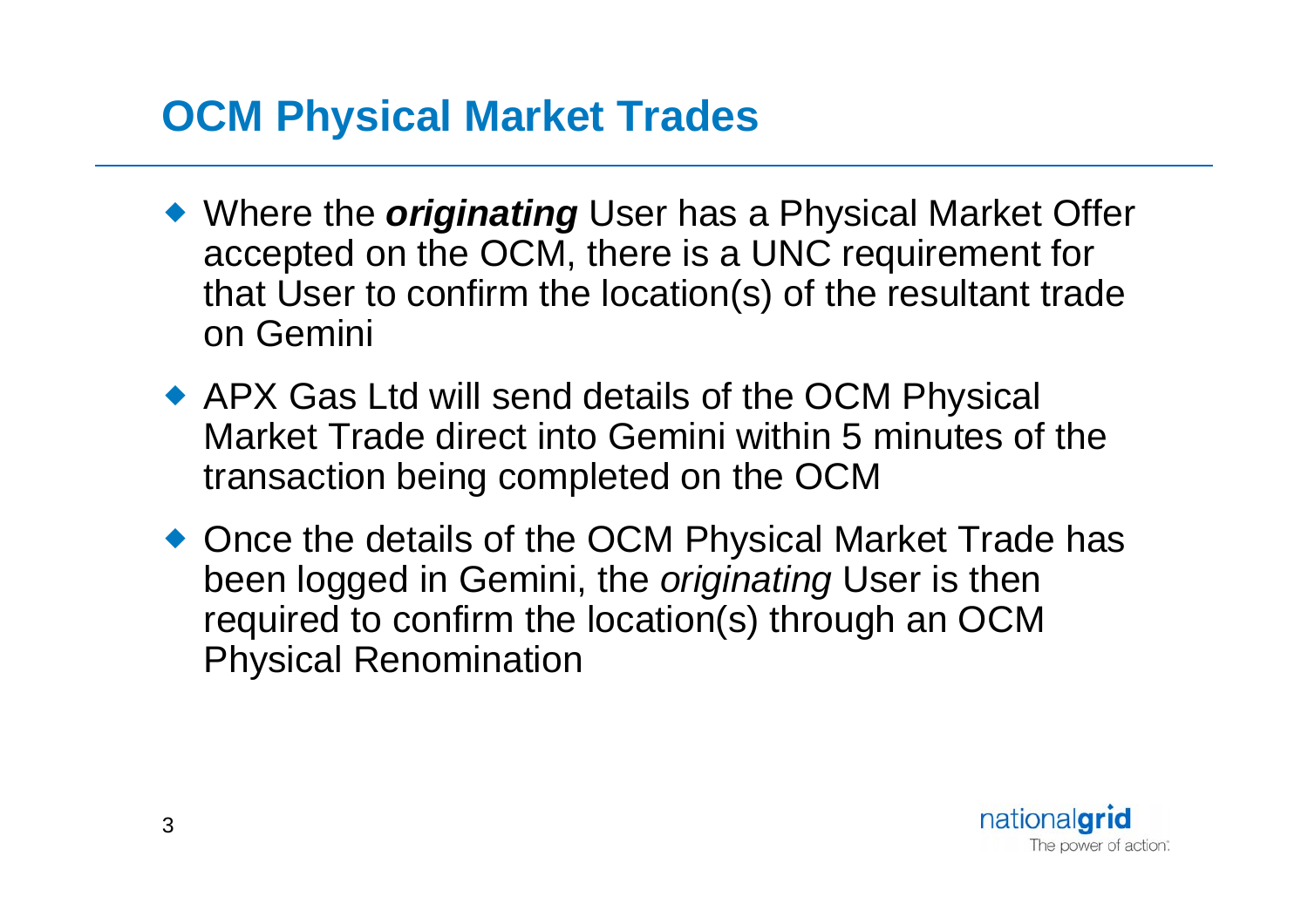### **OCM Physical Renominations**

- An OCM Physical Renomination is required for the User to specify at which location(s) the change in gas flow associated with an accepted Physical Market Offer occurs
- The User action is to Confirm the Physical Market Trade details in Gemini by entering a location in the form of a Gemini Meter-ID
- ◆ Valid locations (Gemini Meter-IDs) are sub-terminals, storage facilities, onshore fields and Daily Metered sites
- This action must be completed by the User within 60 minutes of the trade being logged onto Gemini by APX Gas Ltd in order to avoid receiving a Physical Renomination Incentive (PRI) charge

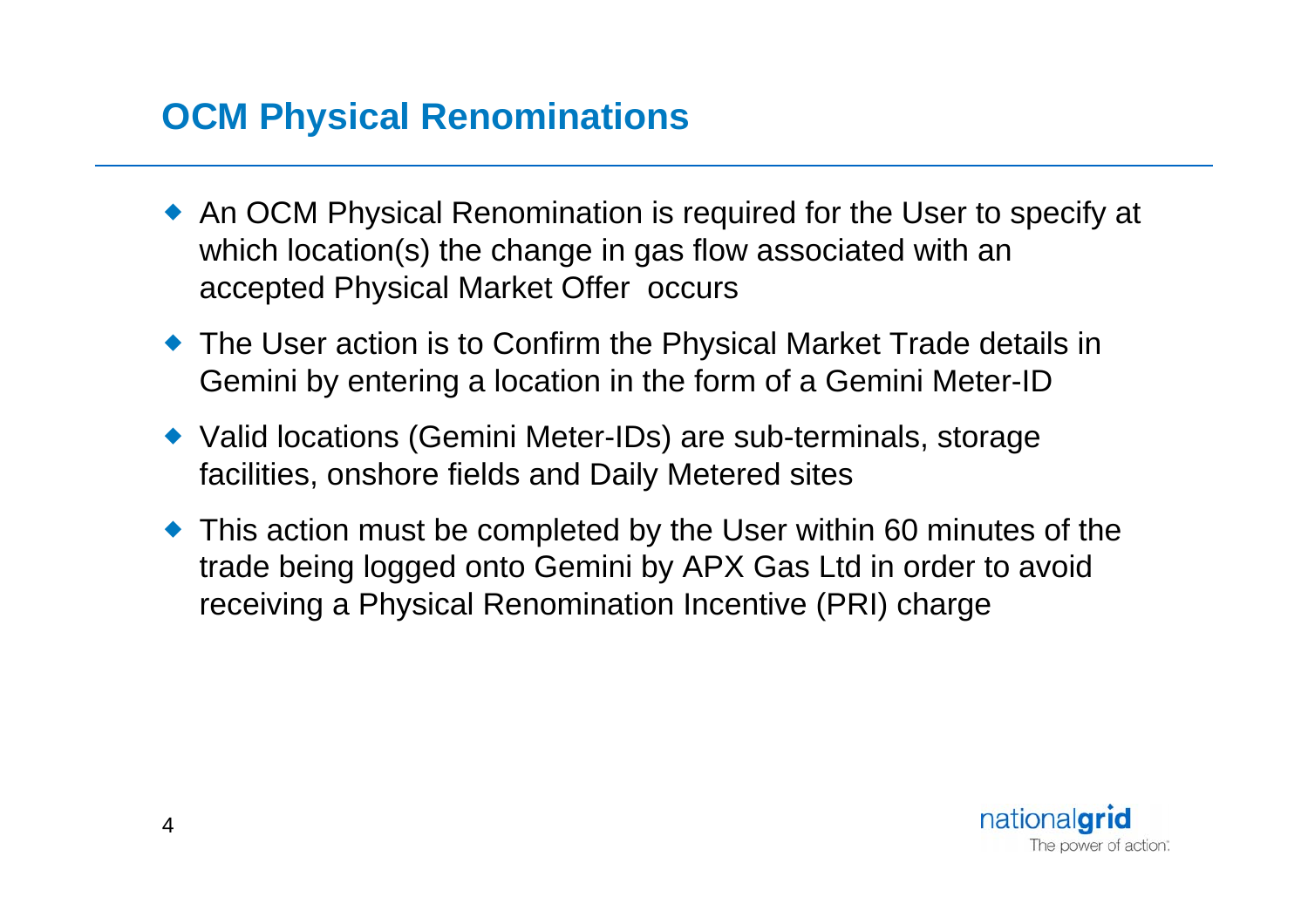#### **Physical Renomination Incentive (PRI) Charges**

The PRI Charge is the greater of : -

- Trade nomination quantity \* 0.005 pence or;
- £200

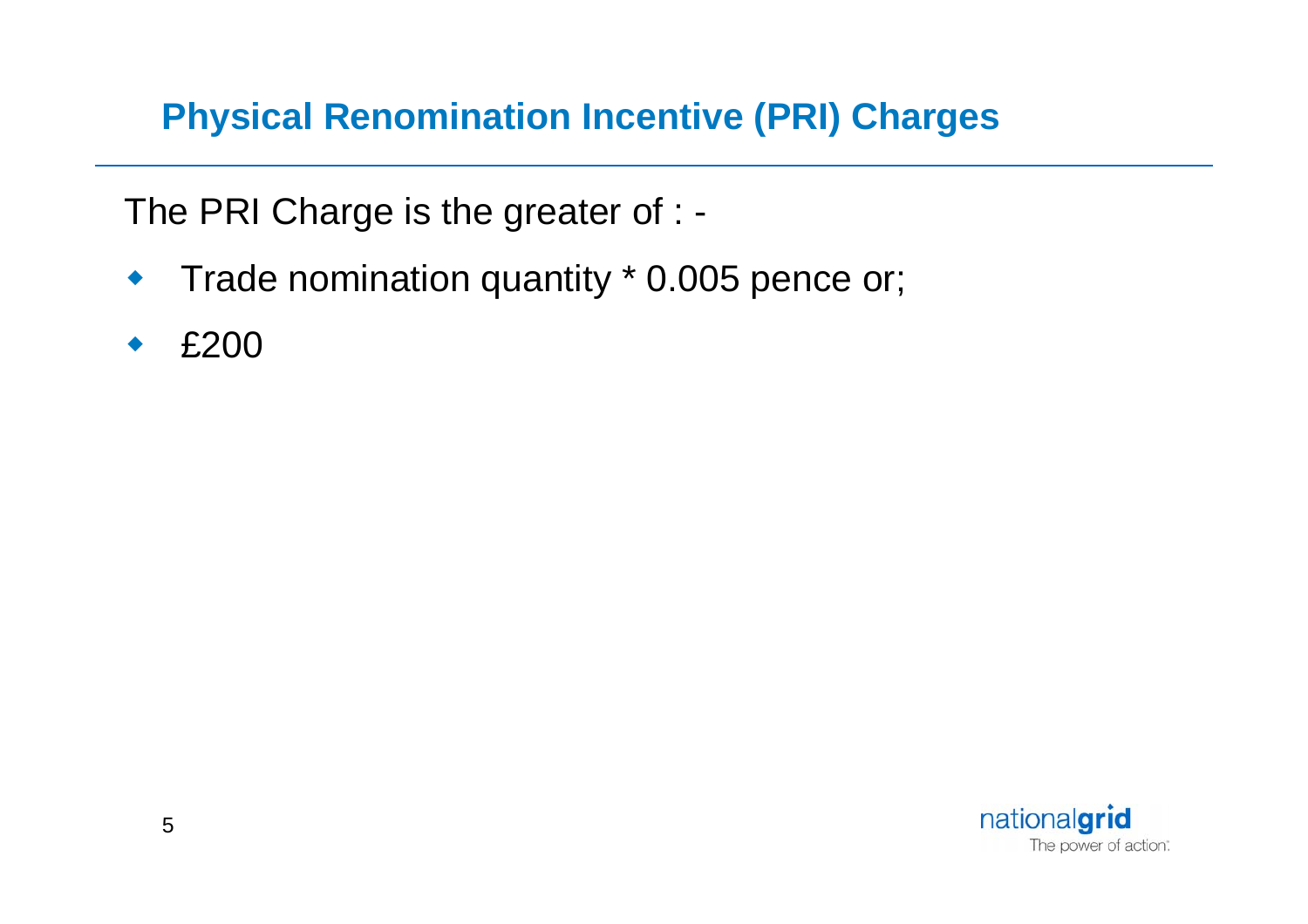#### **User actions for OCM Physical Renominations in Gemini (1)**

- 1. Access screen OCM> Maintain OCM Renominations
- 2. Query using the unique Bid ID of the trade or all Physical trades & confirm

|               |                                             | Maintain OCM Renominations - Microsoft Internet Explorer |                    |                        |                  |                    |                                                                              | EE<br>ll×l           |
|---------------|---------------------------------------------|----------------------------------------------------------|--------------------|------------------------|------------------|--------------------|------------------------------------------------------------------------------|----------------------|
| ⊜<br>Œ        | (A)<br>$\mathbf{w}$                         |                                                          |                    |                        |                  |                    |                                                                              |                      |
| <b>GEMINI</b> |                                             |                                                          |                    |                        |                  |                    |                                                                              |                      |
|               |                                             |                                                          |                    |                        |                  |                    | Smell Gas ? Call free on 0800<br>all calls are recorded and may be monitored | 999                  |
| Contract      | Product                                     | Trade<br>Deal                                            | <b>Constraints</b> | <b>Meter Details</b>   | Nominations OCM  | <b>Allocations</b> |                                                                              |                      |
|               | Messages-22658                              |                                                          |                    | <b>User Name:</b> r008 | <b>BA:</b> TRA Y |                    |                                                                              | User Role: IGMS007   |
| <b>GEMINI</b> |                                             |                                                          | Environment:B PROD |                        |                  |                    | You are here: Home > OCM > Maintain OCM Renominations                        | <b>OCM</b>           |
|               | <b>Maintain OCM</b><br><b>Renominations</b> |                                                          |                    |                        |                  |                    |                                                                              |                      |
|               |                                             |                                                          |                    |                        |                  |                    |                                                                              |                      |
|               |                                             | $BA*:$ --Select-- $\vee$                                 | --Select--         | $\vee$ --Select--      |                  | $\sim$             | Gas Day*: 19-Oct-2007                                                        | ma                   |
|               | Trade Type: -- All --                       | $\overline{\phantom{0}}$                                 |                    |                        |                  |                    | $Buy/Sell:$ --All--<br>$\checkmark$                                          |                      |
|               |                                             | Search: -- Select--                                      | By:                |                        |                  |                    |                                                                              |                      |
|               |                                             |                                                          |                    |                        |                  |                    |                                                                              | Query<br>Clear       |
|               |                                             |                                                          |                    |                        |                  |                    |                                                                              |                      |
|               |                                             |                                                          |                    |                        |                  |                    |                                                                              |                      |
|               |                                             |                                                          |                    |                        |                  |                    |                                                                              |                      |
|               |                                             |                                                          |                    |                        |                  |                    |                                                                              |                      |
|               |                                             |                                                          |                    |                        |                  |                    |                                                                              |                      |
|               |                                             |                                                          |                    |                        |                  |                    |                                                                              |                      |
|               |                                             |                                                          |                    |                        |                  |                    |                                                                              |                      |
|               |                                             |                                                          |                    |                        |                  |                    |                                                                              |                      |
|               |                                             |                                                          |                    |                        |                  |                    |                                                                              |                      |
|               |                                             |                                                          |                    |                        |                  |                    |                                                                              |                      |
|               |                                             |                                                          |                    |                        |                  |                    |                                                                              |                      |
|               |                                             |                                                          |                    |                        |                  |                    |                                                                              |                      |
|               |                                             |                                                          |                    |                        |                  |                    |                                                                              |                      |
|               | 2 19-Oct-2007 12:45:31 BST                  |                                                          |                    |                        |                  |                    |                                                                              | <b>HatilOHalgrid</b> |
|               |                                             |                                                          |                    |                        |                  |                    |                                                                              | The power of action  |
|               |                                             |                                                          |                    |                        |                  |                    |                                                                              |                      |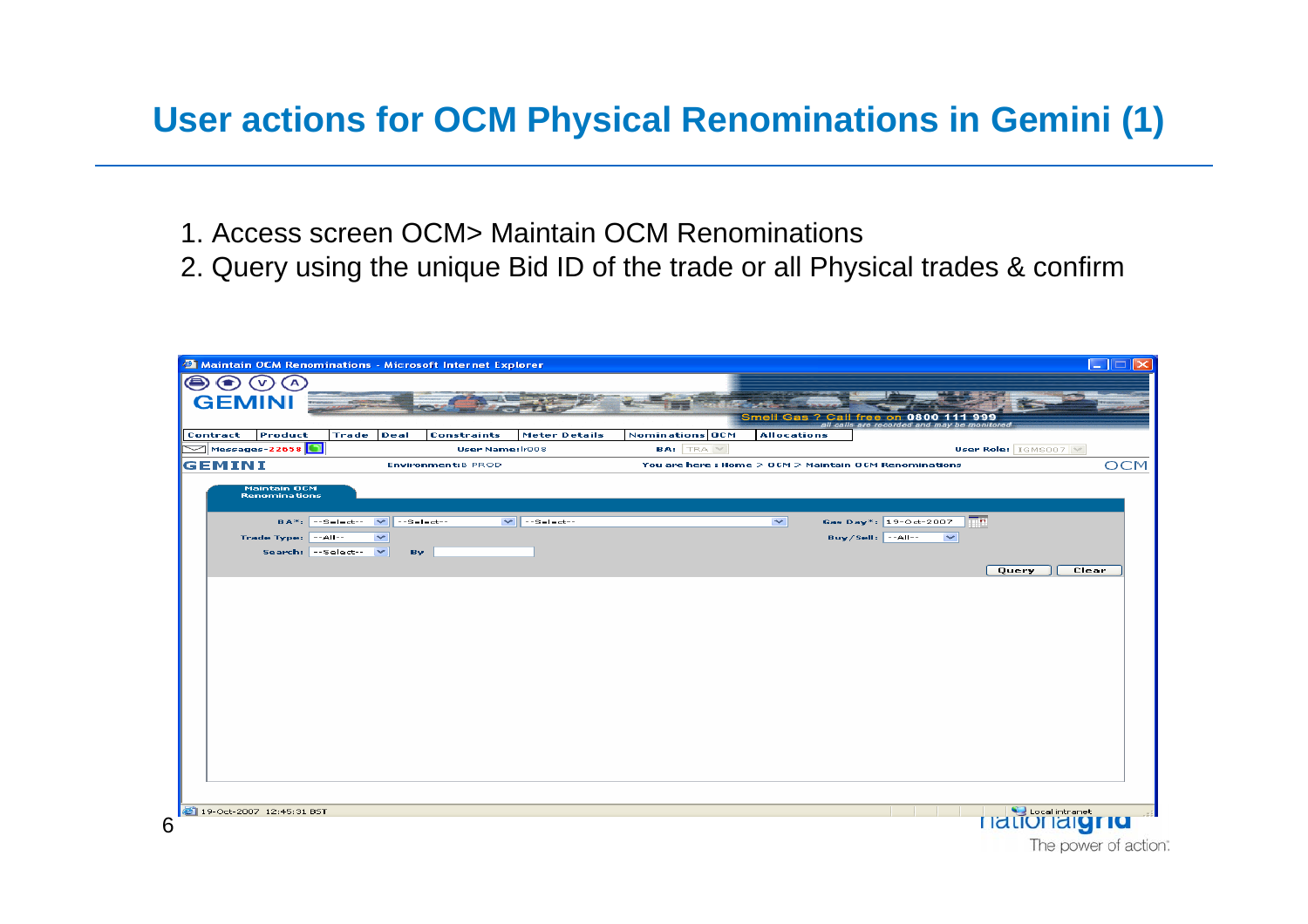#### **User actions for OCM Physical Renominations in Gemini (2)**

- 3. Select the bid to confirm
- 4. Confirm using buttons on bottom of screen. Either "Confirm NBP Phy" button or "confirm Multi Loc" Button – to enter a number of Gemini Meter-IDs.
- 5. Enter the Gemini Meter-IDs against the trade details
- 6. Press Confirm to create the renomination
- After confirmation, the Renomination can be viewed on the renomination screen (Nominations>Renominations). It will have an "OC" Special Function flag. Note. it cannot be amended
- The Trade will also be displayed on the shipper balance screen as OCM physical (input or output) and also a counter OCM NBP Buy or Sell

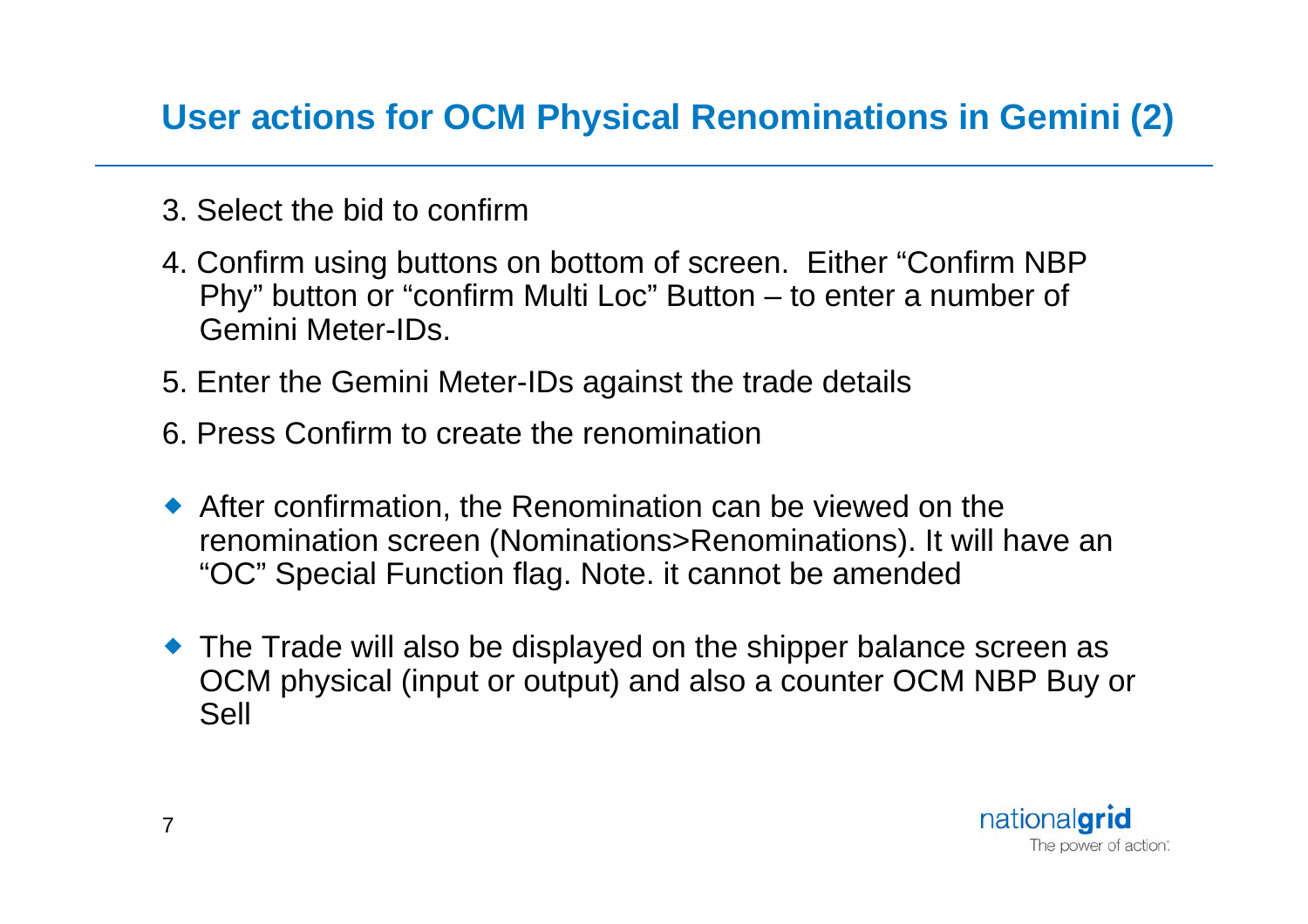# **Troubleshooting**

- If unable to confirm it may be due to one of the following reasons.
	- Gemini Meter-ID is not active or associated to the User
	- ◆ The Gemini Meter-ID is not a valid type e.g. NDMA
	- The User has no activities set-up (forward and/or reverse flow) for that Gemini Meter-ID
	- ◆ For reverse flow either:-
		- No nomination made against the forward flow activity or;
		- The OCM Physical Renomination (Trade) quantity is greater than the prevailing Gemini nominated forward flow EOD quantity. This would result in an implied negative flow/allocation which is not permitted.